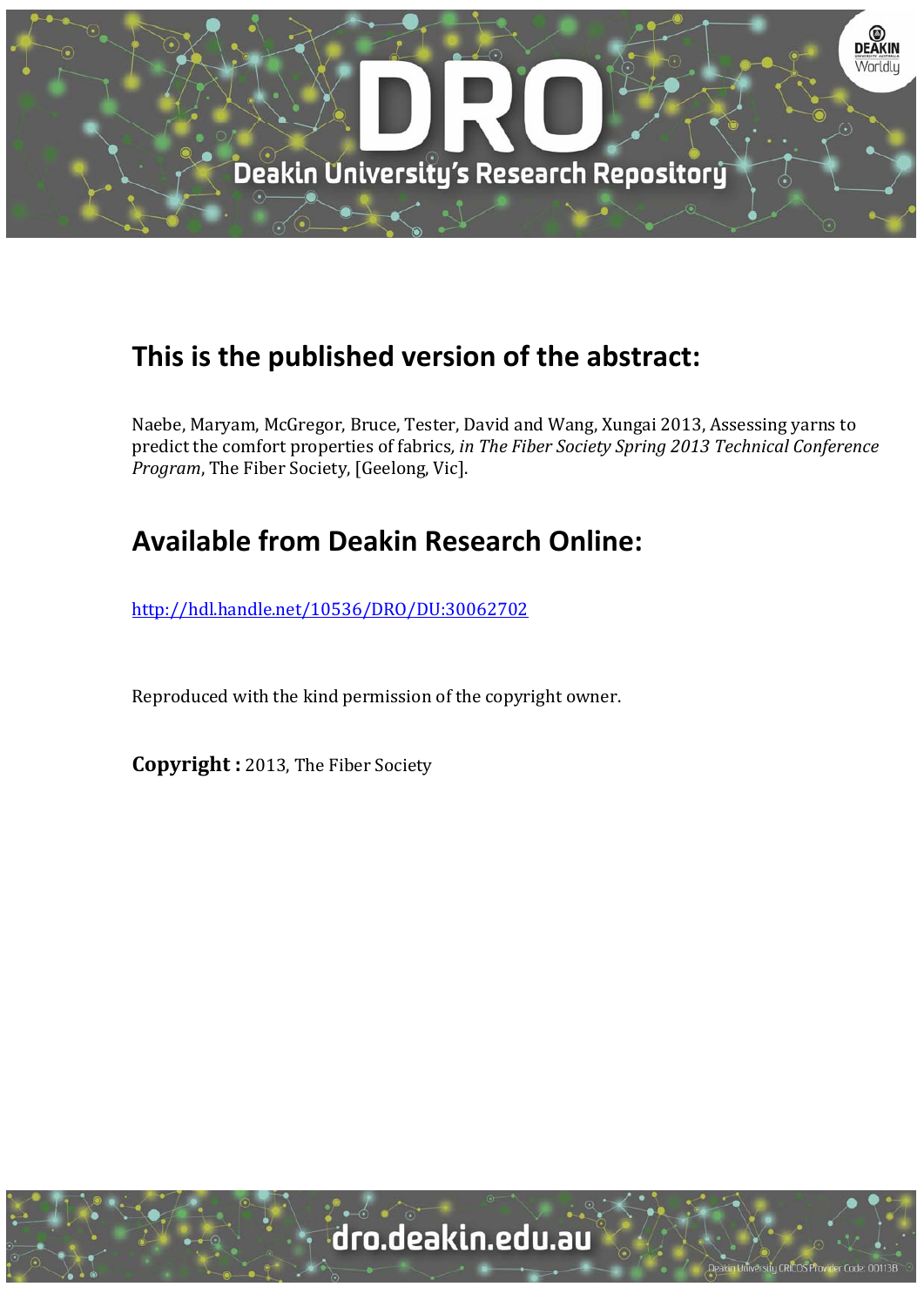# Assessing Yarns to Predict the Comfort Properties of Fabrics

Maryam Naebe<sup>1</sup>, Bruce A. McGregor<sup>1</sup>, David Tester<sup>2</sup> and Xungai Wang<sup>1</sup>

CRC for Sheep Industry Innovation and the University of New England, Armidale, NSW 2351 1

<sup>1</sup>Institute for Frontier Materials, Deakin University, Geelong, Australia

<sup>2</sup>CRC for Sheep Industry Innovation Ltd., CJ Hawkins Homestead, University of New England, Armidale, Australia

maryam.naebe@deakin.edu.au

### **OBJECTIVE**

The feasibility of assessing yarns with the Wool ComfortMeter (WCM) to predict the comfort properties of the corresponding single jersey-knitted fabrics was examined. The relationship between WCM readings of wool knitting yarns and direction and frequency of yarns wound onto a test template were investigated. Using a notched template, yarn winding frequencies of 1, 3, 6, 12, 25 and 50 parallel yarns in two horizontal and vertical directions were tested on the WCM. Vertical windings produced significantly higher readings than horizontal windings. The best predictor of fabric WCM values was using 25 parallel yarns in horizontal direction.

### **INTRODUCTION**

A faster and potentially cheaper method of evaluating the properties of knitted fabrics would be to assess the yarns prior to knitting thus avoiding manufacturing costs and delays.

The WCM instrument was developed as a fast and objective method of predicting the wearer comfort assessment of wool knitwear to replace subjective, lengthy and expensive wearer trials<sup>1,2</sup>

The instrument uses a measurement wire mounted in a recording head, which scans the surface of the fabric interacting with fibres protruding from the fabric surface. The WCM reading provides a value that is related to the number and density of coarse fibres protruding from the fabric surface<sup>1, 3</sup>. The readings of the WCM have been shown to be strongly correlated with average prickle ratings assigned by wearers of the garments<sup>1</sup> where the changes in comfort affected by different treatments can be detected by the WCM<sup>4</sup>.

The objective of this paper is to investigate a reliable predictor of knitted fabric comfort prior to knitting by testing yarns using WCM assessment.

# **APPROACH**

To cover a large range of WCM values, seven pure wool (w) yarns and two 80/20 wool/nylon blends (w/n) with a mean fibre diameter (MFD) range between 16.5 and 24.9 μm were selected. Details are summarized in Table I. Single jersey fabrics were knitted with similar cover factor (CF), knitting gauge, and yarn plies<sup>5</sup>.

Yarn testing templates were prepared from acrylic boards to enable the preparation of up to 50 windings of a yarn per test. On each side of the template and located centrally, 50 grooves were incised. For each yarn, six different winding frequencies were tested: 50, 25, 12, 6, 3 and 1per test. For each winding frequency, three separate templates were prepared and measured on the WCM device in a random order<sup>5</sup>. To investigate the effect of vertical direction, only 3 yarns with MFD of 18.5, 19.3 and 21.9 μm were prepared and tested. Yarn and corresponding fabric comfort evaluation was carried out at standard condition whereby each sample was subjected to 10 passes of the measurement device<sup>6</sup>.

Table I. Specifications of yarns and their corresponding single jersey knitted fabrics $<sup>5</sup>$ </sup>

| Yarn           | Fibre | <b>MFD</b> | Fabric         | Yarn   | Gauge | CF   |
|----------------|-------|------------|----------------|--------|-------|------|
| ID             | type  | $(\mu m)$  | ID             | count/ |       |      |
|                |       |            |                | Nm     |       |      |
| 1              | w/n   | 24.9       | F1             | 1/23   | 14    | 1.32 |
| $\overline{c}$ | w/n   | 22.6       | F <sub>2</sub> | 1/23   | 14    | 1.20 |
| 3              | W     | 17.6       | F3             | 1/40   | 24    | 1.28 |
| 4              | W     | 18.5       | F4             | 1/40   | 24    | 1.20 |
| 5              | W     | 22.0       | F5             | 1/40   | 24    | 1.20 |
| 6              | W     | 19.3       | F6             | 1/40   | 24    | 1.20 |
| 7              | W     | 21.9       | F7             | 1/40   | 24    | 1.28 |
| 8              | W     | 24.3       | F8             | 1/40   | 24    | 1.20 |
| 9              | W     | 16.5       | F9             | 2/72   | 24    | 1.28 |

# **RESULTS AND DISCUSSION Effect of direction of winding**

Analysis of variance (ANOVA) showed (Table II) a significant effect of yarn winding direction with vertical windings producing higher readings than horizontal windings  $(P < 0.001)$ .

Table II. Effect of yarn winding direction on Wool ComfortMeter values

| Winding direction                            | WCM   | s.e.d. <sup>a</sup> | s.d. <sup>b</sup> | s.e.d. $\degree$ |
|----------------------------------------------|-------|---------------------|-------------------|------------------|
| Vertical                                     | 842.5 | 70.28               | 148.6             | 18.22            |
| Horizontal                                   | 408.7 |                     | 99.3              |                  |
| $\sim$ $\sim$ $\sim$ $\sim$ $\sim$<br>0.1100 |       |                     | <b>******</b>     |                  |

<sup>a</sup> standard error of difference between mean WCM values in different direction

standard deviation

 $\overline{a}$ 

 $\epsilon$  standard error of difference between mean s.d. in different direction

It appeared that there was a mechanical interaction between the testing head and the space between the